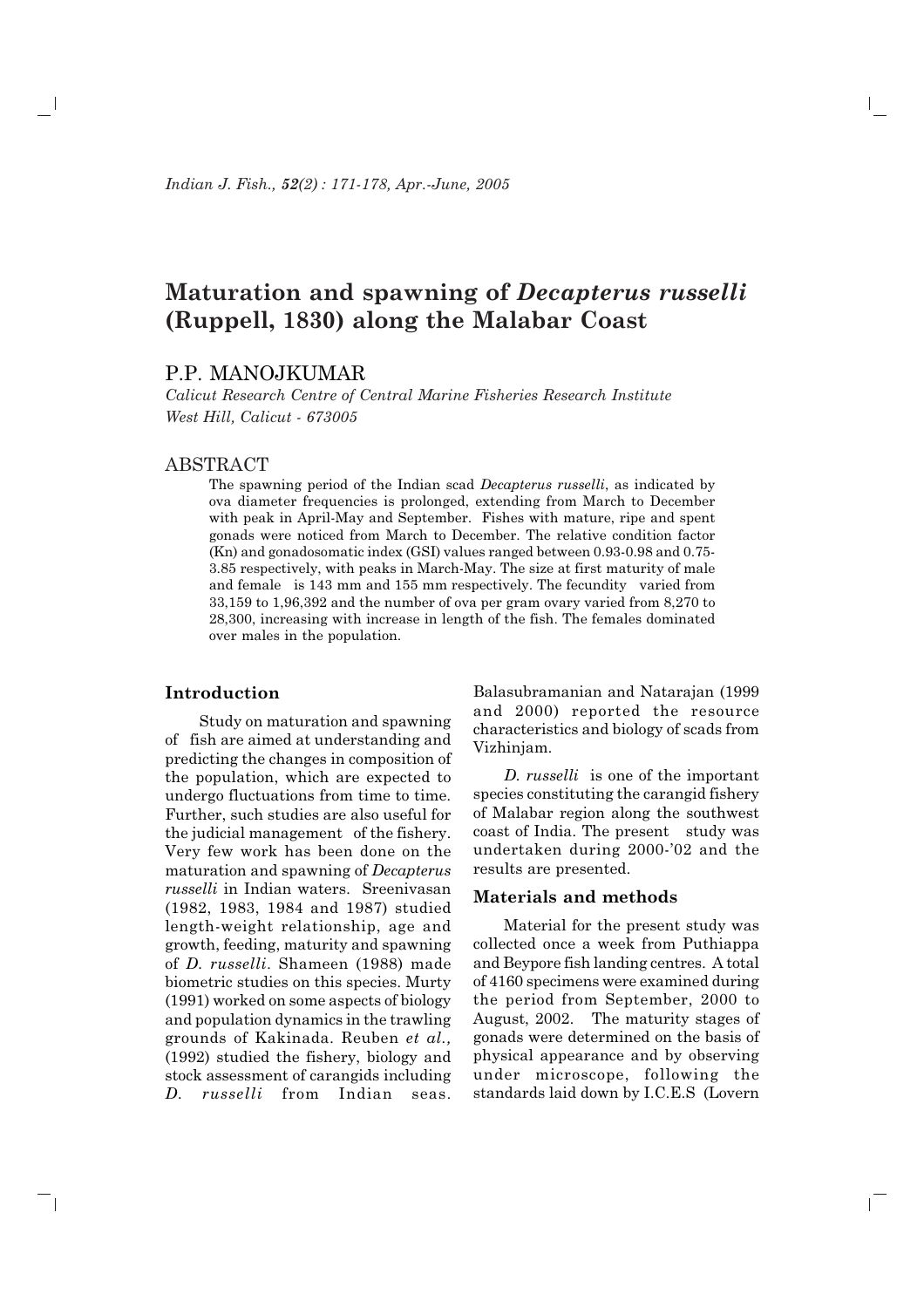## P.P. Manojkumar

and Wood, 1937). The spawning periodicity was determined by ova diameter study following Clark (1934) taking homogeneous samples from 25 ovaries each in different stages of maturity. The spawning season was determined on the basis of distribution of different maturity stages during different months. Gonadosomatic Index was studied based on ovaries of 628 fishes at different stages of maturity following Qasim (1973). Relative condition factor (Kn) values were estimated following Le Cren (1951) and only adult fishes of both sexes were considered for this study. Fecundity was studied by examining 50 female specimens in the penultimate stage of maturity by the formula  $F = W/W$ , x No. of ova in the sample, where F is fecundity and W and W, are total weight and sample weight of the ovary, respectively. The relationship of fecundity with total length and weight of fish was determined by the least square method. The size at which 50 % of the fish were mature (stage IV and above) was considered as the size at first maturity. The monthly Male: Female ratio was estimated and the values were tested for significance using chi-square values.

## Results

 $\overline{\phantom{0}}$ 

## Development of ova to maturity

Ova diameter frequency of D. *russelli* in different stages of maturity is given in Fig. 1. Immature eggs measuring less than 0.06 mm were present in all the stages of maturity and can be considered as general stock. In immature stage I, transparent ova with clearly visible nucleus were observed. In stage II, the ova diameter was slightly more than the stage I. In the stage III, some of the eggs drawn from the immature general stock were under the process of maturation. These eggs were

deposited with yolk and become opaque. The maximum size of the eggs in this stage was 0.45 mm. They increase in size further in next stage (IV) and form a separate group with mode at 0.46-0.51mm. The largest egg measured  $0.62$  mm. In stage V, the above group increased in size with a mode at 0.57-0.61 mm and the size of the eggs reached up to 0.79 mm. In stage VI, the yolk laden mature eggs increased very much in size. The first batch swelled enormously to become large hyaline eggs with mode at 0.91-0.95 mm and this batch represented the eggs to be spawned immediately. A single oil globule was clearly seen in the transparent eggs. The maximum size of the eggs noticed was 1.02 mm. At this stage, a second batch of eggs were present with mode at 0.17-0.22 mm. In stage VII, the first batch eggs were spawned, while the second batch remained with very little representation. In II R, only the immature general stock was observed.

## Size at first maturity

The percentage occurrence of males in different stages of maturity for the year 2000-01 and 2001-02 are pooled and presented in Fig. 2. It would appear that males up to 90-99 mm were all immature. Maturing males appear in the fishery when they grow beyond 100 mm and attain maturity at 120-129 mm size. However, 50% of the fishes were mature at 143 mm. Therefore, it can be concluded that the size at first maturity of males of *D. russelli* is 143 mm.

The percentage occurrence of females of *D. russelli* for 2000-01 and 2001-02 were pooled and presented in figure 2 for assessing the size at first maturity of females. Females up to 119 mm were all immature. The maturing females started to appear in the fishery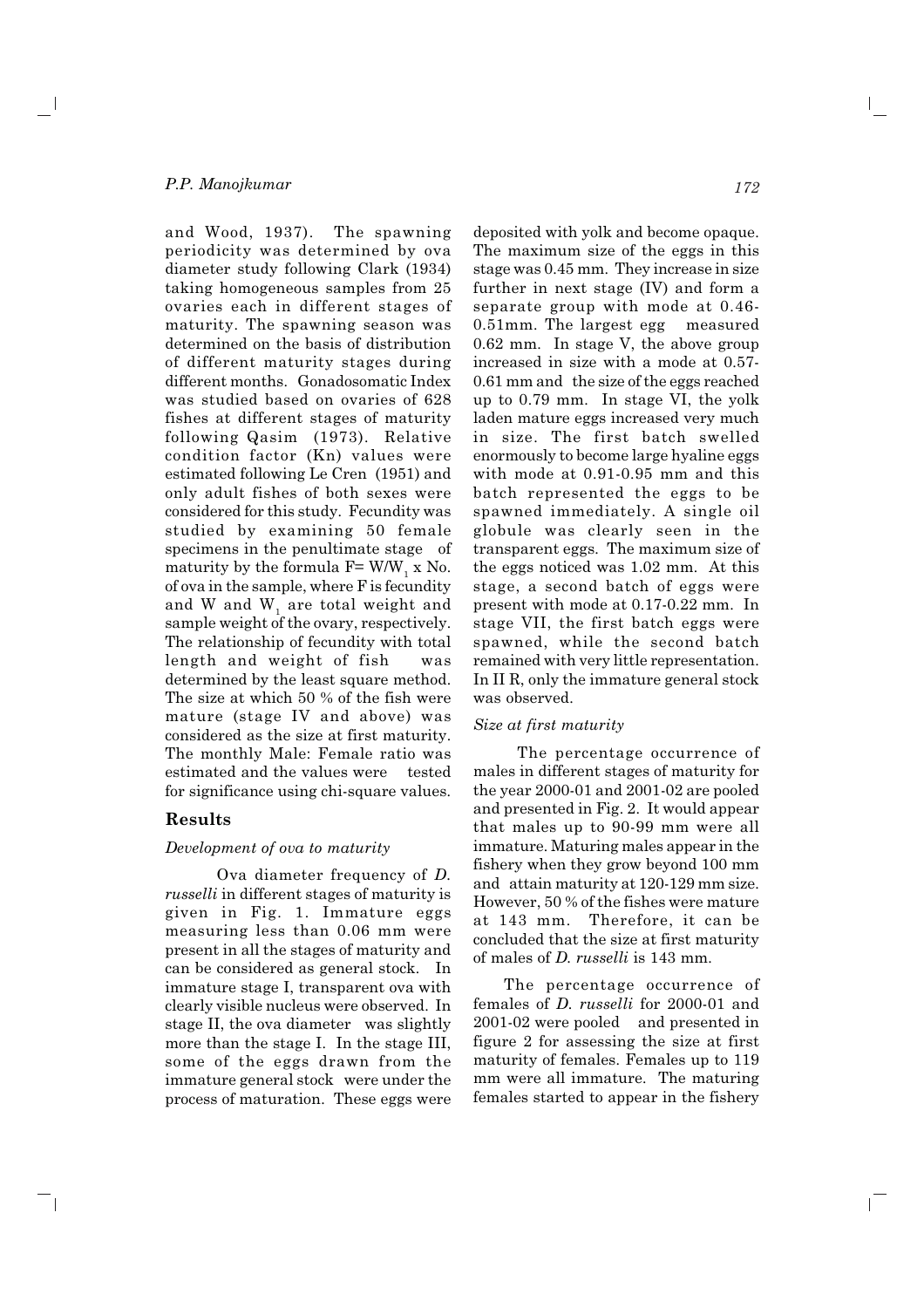$\overline{\phantom{a}}$ 

 $^{-}$ 



Fig 1. Ova-diameter frequency in *D. russelli* in different stages of maturity

 $\mathbb{L}$ 

 $\overline{\mathbb{F}}$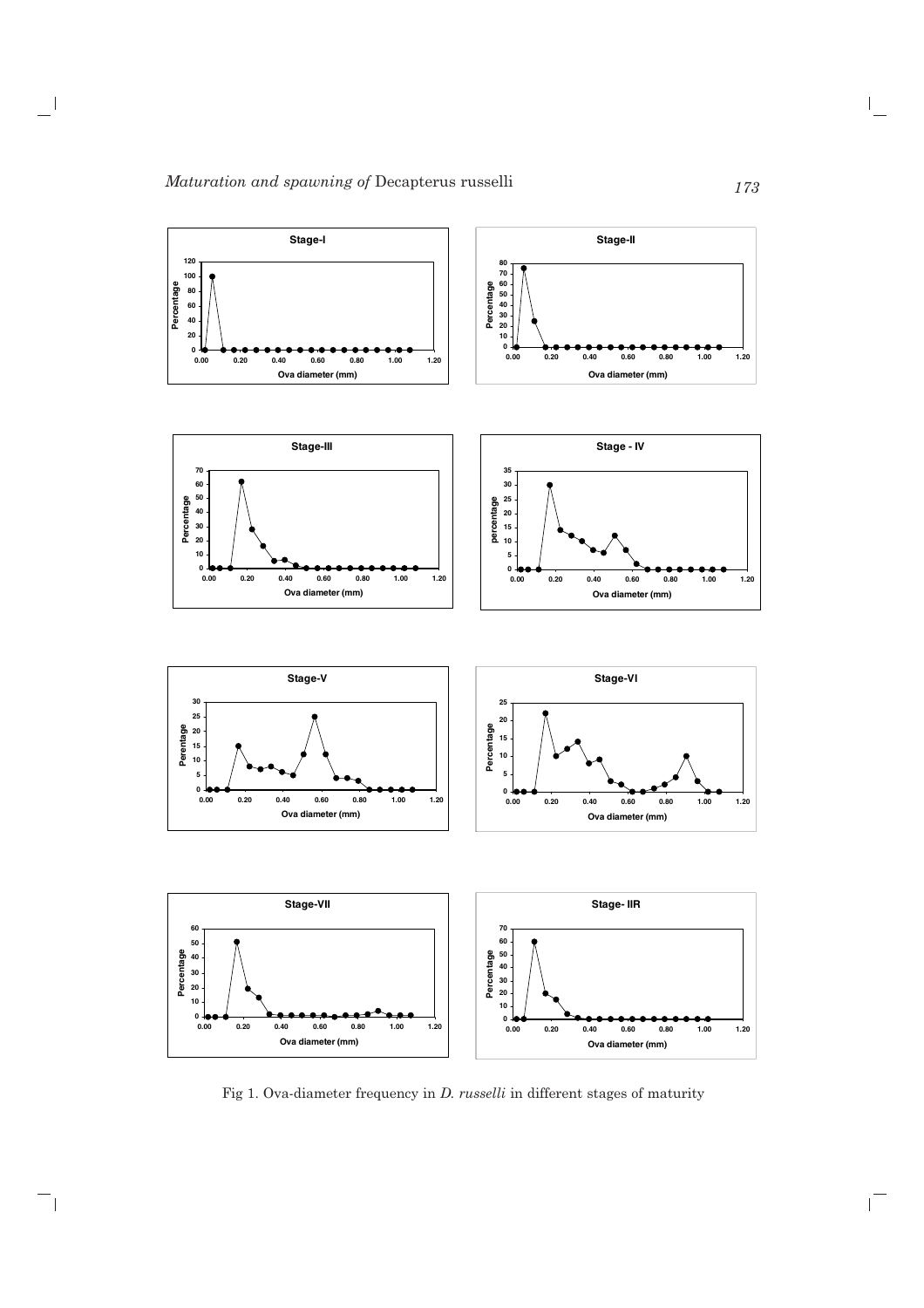

Fig 2. Size at first maturity of male and female D. russelli

from  $120-129$  mm size group onwards and 50 % of them were mature at 155 mm size which is the size at first maturity of females of *D. russelli* along the Malabar Coast.

#### Spawning season

 $\overline{\phantom{0}}$ 

For determination of spawning season of *D. russelli*, females above size at first maturity only were considered. An arbitrary classification of gonads into five stages namely immature (I), maturing (II and III), mature (IV & V), ripe (VI) and spent (VII) was made. In the preliminary examination, it was seen that there was apparently not much differences in the month wise occurrence of different stages of maturity between the years 2000-01 and 2001-02, hence, the data for the two years were pooled and presented in Table 1. It may be seen that immature gonads were present from July to February. Females in the maturing stages were present from June to February. Mature females were present throughout the

year. Fishes with ripe ovary were present for 10 months from March to December. The spent fishes were also present during the same period and absent during January to February. The presence of mature, ripe and spent gonads from March to December indicates the prolonged spawning season. Occurrence of limited number of spawners in the fishery during spawning season also indicates that fish may be spawning away from the traditional fishing ground. Fishes with spent gonads started appearing in March and were present till December.

TABLE 1. Average percentage occurrence of D. russelli with gonads in different stages of maturity during 2000-'01 and 2001-'02

| Month | No. of<br>specimens<br>examined | Stages of maturity |          |        |        |        |
|-------|---------------------------------|--------------------|----------|--------|--------|--------|
|       |                                 | Immature           | Maturing | Mature | Ripe   | Spent  |
|       |                                 |                    |          |        |        |        |
| Sep.  | 182                             | 9.29               | 28.63    | 37.565 | 13.215 | 11.3   |
| Oct.  | 145                             | 37.55              | 21.145   | 15.34  | 22.075 | 3.89   |
| Nov.  | 209                             | 29.725             | 38.725   | 21.175 | 6.375  | 4      |
| Dec.  | 198                             | 40.405             | 37.12    | 14.21  | 5.175  | 3.09   |
| Jan.  | 254                             | 2.845              | 10.015   | 87.14  | -      |        |
| Feb.  | 169                             | 8.12               | 12.54    | 79.34  | ۰      | ٠      |
| Mar.  | 235                             |                    |          | 40.63  | 30.14  | 29.23  |
| Apr.  | 145                             |                    |          | 17.12  | 22.425 | 60.455 |
| May.  | 269                             |                    |          | 41.775 | 25.18  | 33.045 |
| Jun.  | 154                             |                    | 24.82    | 32.785 | 13.21  | 29.185 |
| Jul.  | 106                             | 13.325             | 11.95    | 33.835 | 34.13  | 6.76   |
| Aug.  | 91                              | 17.63              | 14.635   | 36.33  | 20.625 | 10.78  |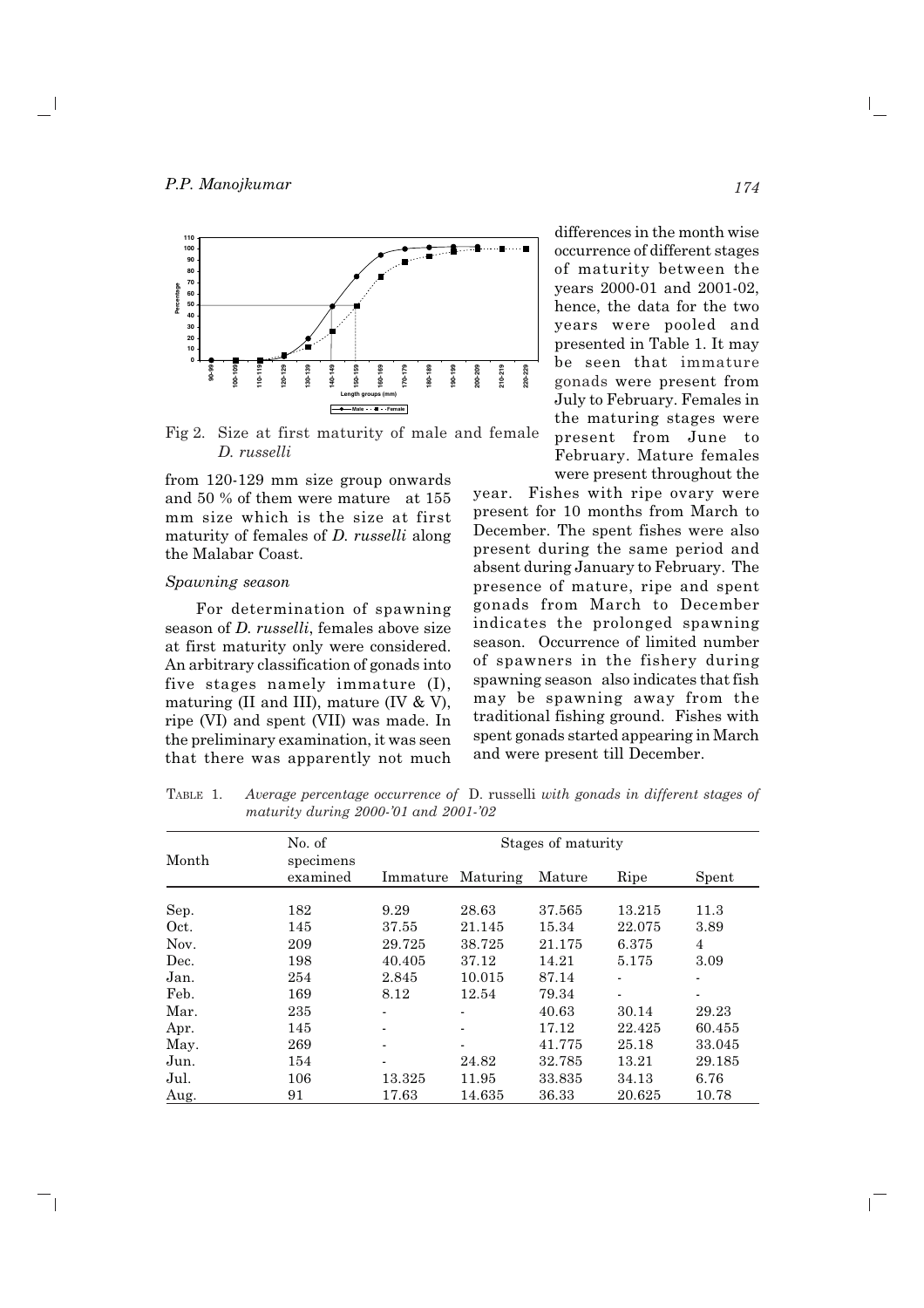

Fig 3. Average Kn values of female D. russelli during different months

These values of relative condition factor (Kn) are mostly high during March-April and September and vary within a narrow range of  $0.92$  to  $0.98$ strengthening the earlier conclusion that this species has prolonged spawning season.

Fishes having a total length of 20 cm and above only were considered for the study. The gonadosomatic index of male showed maximum value in April and in the subsequent months the values showed a downward trend except for a slight increase in July and reached the lowest value in December. In the case of females the index showed a bimodal nature indicating two peak spawning



Fig. 4. Monthly average gonadosomatic index of *D. russelli* during different months

 $\overline{\phantom{0}}$ 

periods. From March to December the gonadosomatic index remained high representing the spawning season. The observations on the occurrence of spawning individuals in the fishery for a long period stood as the confirmatory evidence to the present results on the spawning season of D. russelli. Based on the gonadosomatic index values and on the incidence of spawning and spent fishes in the commercial catches it is evident that the spawning season of  $D$ . *russelli* is prolonged and falls between March and December.

## Sex ratio

Females dominated over males during seven months. The annual average for the whole period shows M: F ratio as 1: 1.07, indicating marginal domination of female population which was proved as insignificant at 5 % level when the sex ratio was subjected to chisquare test.

#### Fecundity

A curvilinear relationship exists between fecundity and length of fish and also fecundity and weight of ovary and fecundity.

The fecundity of *D. russelli* was found to vary from 33,159 to 1,96,392 ova. The number of ova per gram ovary weight varied from 8,270 to 28,300 (average 19,460). The parabolic equation between fecundity and fish length was estimated to be:

 $F= 0.0060534 L^{5.5952}$  (r= 0.9891)

The graphic expression of the equation is curvilinear indicating that fecundity increases at more rapid rate in relation to length (Fig 5).

The relationship between fecundity and fish weight was found to be

 $\mathbb{L}$ 

 $F = 0.0076913$  W 3.7672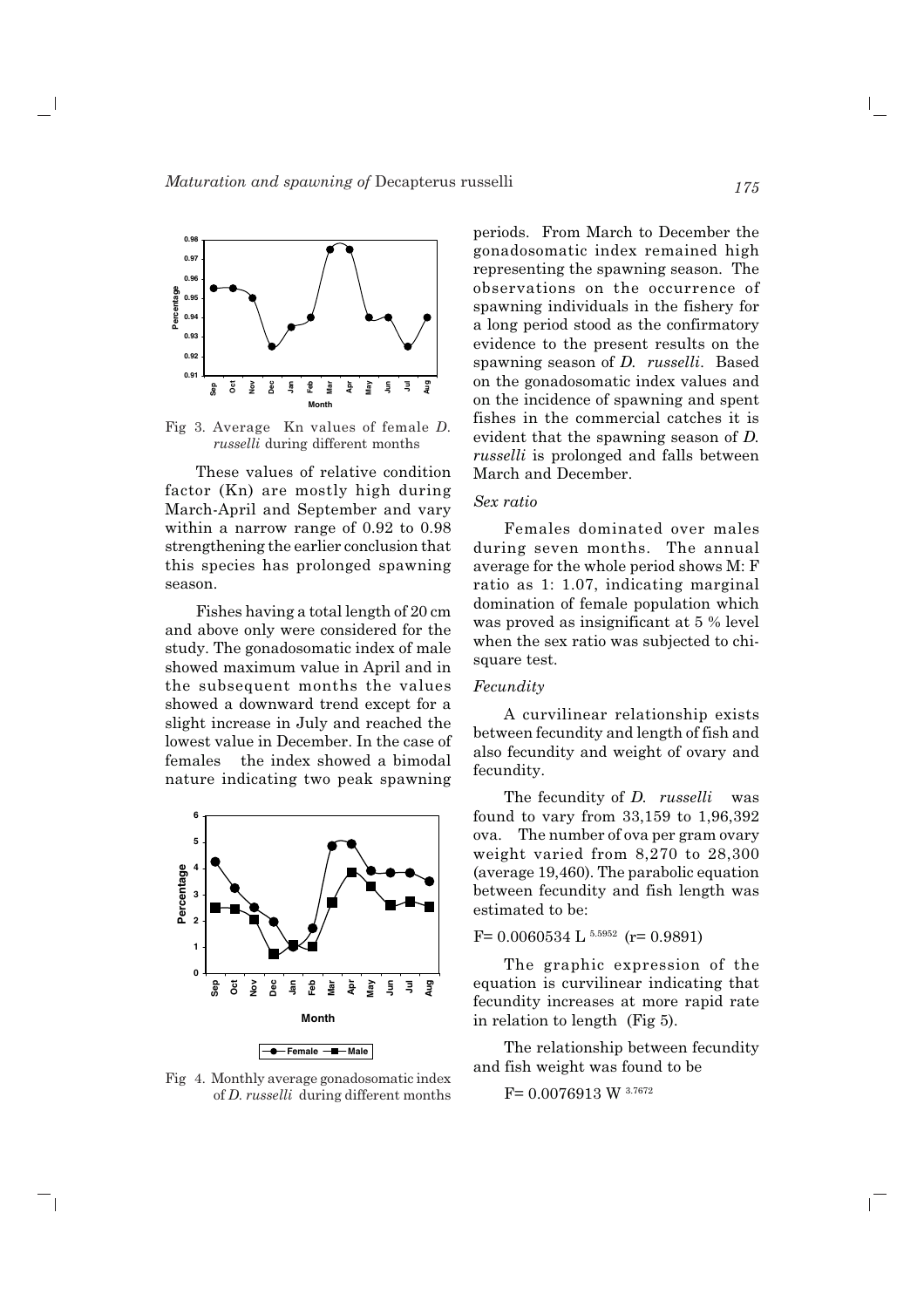### P.P. Manojkumar

| Months    | No. of males | No. of females | Sex ratio M:F |
|-----------|--------------|----------------|---------------|
| September | 163          | 182            | 1.12          |
| October   | 141          | 145            | 1.03          |
| November  | 154          | 209            | 1.36          |
| December  | 166          | 198            | 1.19          |
| January   | 178          | 254            | 1.43          |
| February  | 156          | 169            | 1.08          |
| March     | 178          | 235            | 1.32          |
| April     | 200          | 145            | 0.73          |
| May       | 235          | 269            | 1.14          |
| June      | 187          | 154            | 0.82          |
| July      | 130          | 106            | 0.81          |
| August    | 115          | 91             | 0.79          |
| Annual    | 2003         | 2156           | 1.07          |

TABLE 2. Average sex ratio between male and female of D. russelli during 2000-2001  $and 2001 - 2002$ 

Chi-square value =  $5.62*$ 

\* Not significant at 5 % level



Fig 5. Relationship between length and fecundity of D. russelli

## Discussion

 $\overline{\phantom{0}}$ 

Sreenivasan (1981) indicated prolonged spawning behaviour of D. russelli from Vizhinjam area, extending from February to November with peak during February and March. However, in the present study, D. russelli was observed as a continuous breeder with spent fishes appearing during March -December. Moreover, the increasing trend in the appearance of juveniles from April with an increase in the spent ones during the same period clearly suggests that the peak spawning period is April-May. Delsman (1926), Tiews (1958) and Tiews et al., (1975) also observed prolonged spawning period for *Decapterus* spp. from Java Sea and Manila Bay. Delsman (1926) reported that the spawning in Decapterus spp. takes place during night.

The size at first maturity is 143 mm for males and 155 mm for females. D. russelli in

 $\mathbb{L}$ 

Vizhinjam area attains maturity at a fork length of 130 mm in the first year of life (Sreenivasan, 1982). Slightly different values regarding the size at maturity of D. russelli were observed by Premalatha  $(1993)$  as 140 mm; Murty  $(1991)$  as 150 mm and Reuben et al.,  $(1992)$  as 137 mm. Brinca et al., (1983) reported that in Mozambique, male *D. russelli* matured at a size between 12 and 13 cm, while it was between 13 and 14 cm for females. Chullasorn and Yusukswad (1978) reported a wide range of 16.1 to 23.0 cm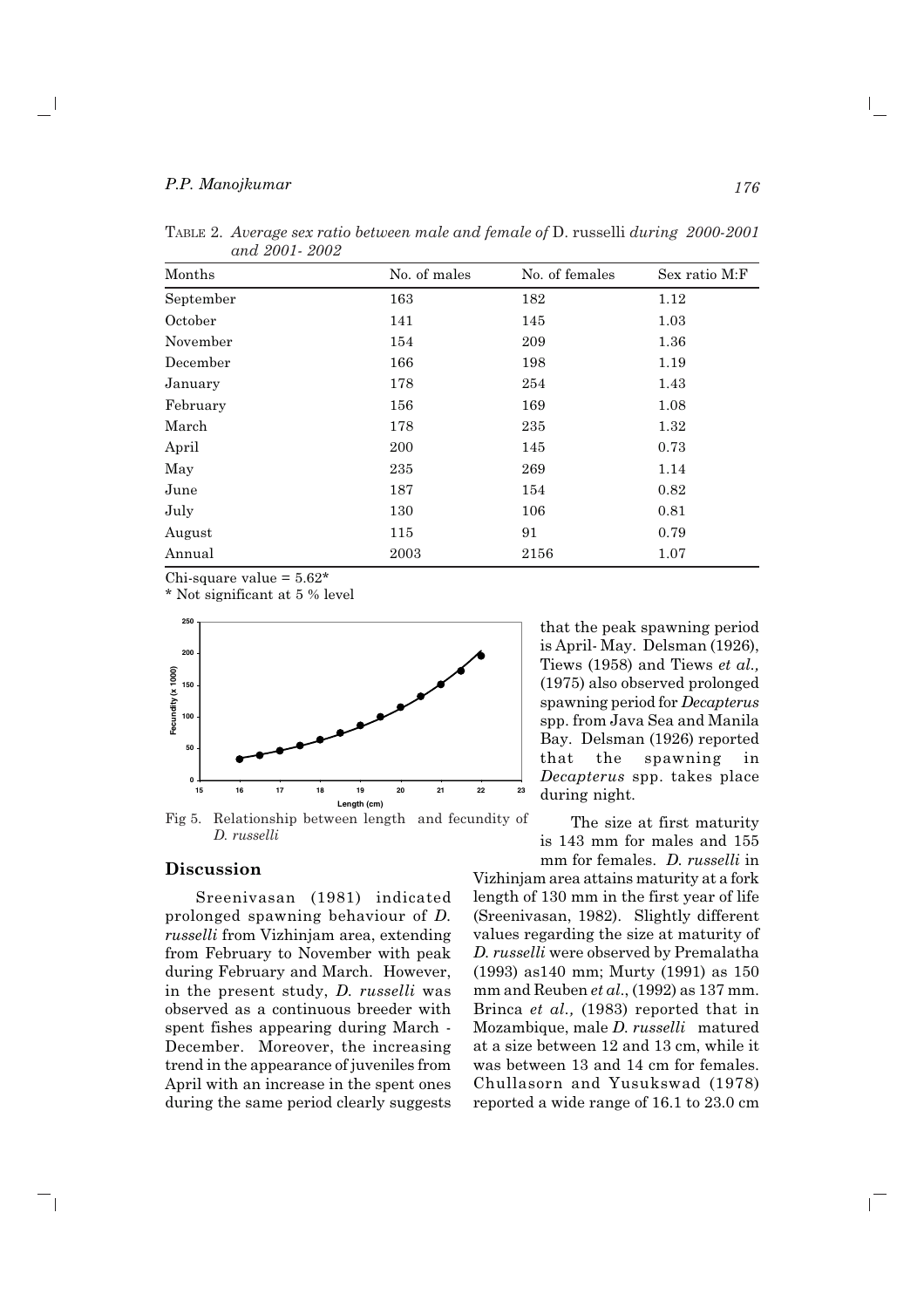size at first maturity in the study made in the Gulf of Thailand. The present observations are very close to the observations made by Sreenivasan (1982), Rueben et al., (1992) and Premalatha (1993).

Sreenivasan (1981) reported that males were generally dominant in the fishery. Premalatha (1993) also observed similar dominance of males in Cochin area. Quite in contrast to the above findings, Balasubramanian et al., (2000) reported marginal dominance of females over males. He further concluded that though females dominated over males, almost a 1: 1 ratio is satisfied. The present study also shows a marginal domination of females over the males substantiating the findings  $\alpha$ f Balasubramanian et al., (2000).

Tiews et al., (1975) reported a fecundity of  $28,700$  to  $48,700$  for  $D$ . russelli. Sreenivasan (1981) found a linear relationship between the length of the fish and fecundity, ovary weight and fecundity and there is a direct proportional increase in fecundity with increase in length and weight in D. *russelli*. In the present study also the fecundity of D. russelli is found to increase with increase in length of the fish thus supporting the earlier report by Tiews et al., (1975) and Sreenivasan  $(1981).$ 

## Acknowledgements

 $\blacksquare$ 

I am grateful to Dr. V.J. Zacharias, former Head of Department of Zoology, St. Joseph's College, Devagiri, Calicut for the guidance and help; Prof (Dr.) Mohan Joseph Modayil, Director, CMFRI and Dr. (Mrs.) S. Sivakami, Scientist in charge, Demersal Fisheries Division, CMFRI, Cochin for their encouragement; Dr. P.N Radhakrishnan Nair, Principal Scientist, Calicut Research Centre of

CMFRI, for suggestions in the manuscript.

## **References**

- Balasubramanian, N. K. and P. Natarajan 1999. Resource characteristics of the scads, Decapterus russelli and D. macrosoma of the Vizhinjam area, southwest coast of India. Indian J.  $Fish., 46(2): 111-122.$
- Balasubramanian, N. K. and P. Natarajan 2000. Studies on the biology of the scads, Decapterus russelli and Decapterus macrosoma, at Vizhinjam, southwest coast of India. Indian J. Fish., 47(4): 291-300.
- Brinca, L., J. D. A. Silva, L. Sousa, I. M. Sousa and R. Saetre 1983. A survey of the fish resources at Sofala Bank. Mozambique. September 1982. Institute of Marine Research. Rep. Surv. R/V Dr. F. Nansen, Inst. De Inv. Pesq., 85 pp.
- Clark, F. N. 1934. Maturity of the California sardine (Sardina caerulea) determined by ova diameter measurements. California Fish and game Fish Bull.,  $42:7-49$
- Chullasorn, S. and S. Yusukswad 1978. Preliminary report on the fisheries biology of the round scad (Decapterus spp.) in the Gulf of Thailand. FAO/ SCSP workshop on the biology and resources of mackerels and round scads, Penang, 7-11, Nov. 1977 (Mimeo).
- Delsman, H. C. 1926. Fish eggs and larvae from the Java Sea. 5. Caranx kurra, Decapterus macrosoma and Selar crumenophthalmus. Treubia, 8 (3-4): 199-211.
- Le Cren, E. D. 1951. Length-weight relationship and seasonal cycle in gonad weight and condition of the perch (Perca fluviatilis). J. Anim. Ecol., 20:201-219.
- Lovern, J. A and H. Wood 1937. Variations in the chemical composition of herring. J. Mar. Biol. Ass., U. K., 22:281-